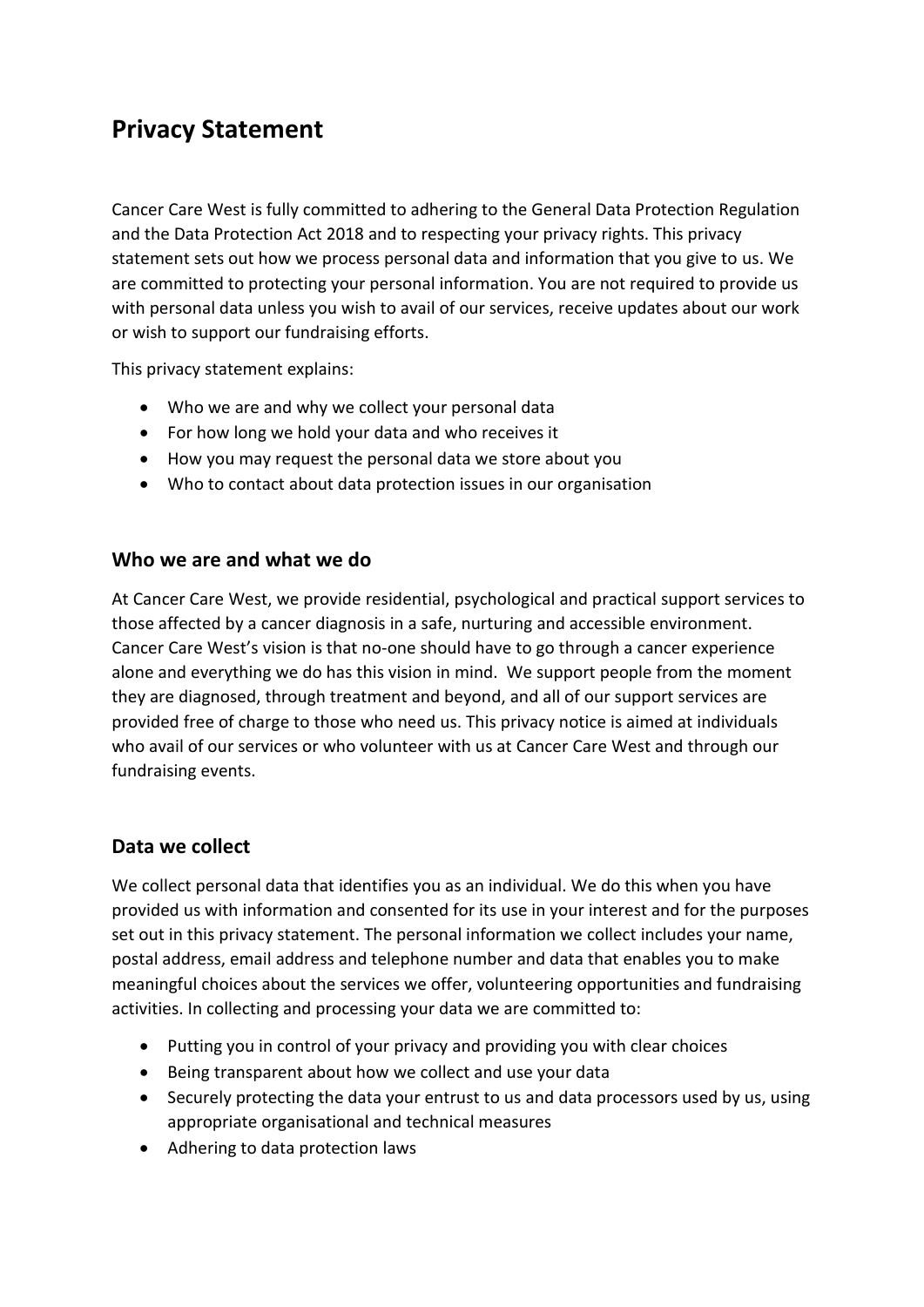When you subscribe to our newsletter, visit our website or fill our contact forms you consent to the use of that information as set out in this statement.

If you wish to unsubscribe from our newsletter or wish to withdraw consent to being contacted by us, please do so by sending an email to [info@cancercarewest.ie](mailto:info@cancercarewest.ie) with 'UNSUBSCRIBE' in the message subject line or click the unsubscribe links contained in our newsletters and in our marketing and fundraising emails.

The personal data that you provide us with will only be used for the purpose for which it has been originally obtained or to fulfil legal or regulatory requirements as appropriate.

We will not share the personal data you provide with third parties for marketing or fundraising purposes or store any of your information outside of the European Economic Area.

We may collect legally obtained information from third parties and add this information to our user databases. This information will be only be collected and used to help us to fulfil our services to clients.

Individuals have a responsibility to ensure that any emails including attachments that they send us must be within the bounds of the law. Unsolicited content or mail of a criminal nature will be reported to the relevant authorities and blocked.

#### **Why we collect data**

Any personal information that you provide will only be used for the purposes for which it has been provided and reasonable incidental purposes only. It will be treated with the highest standards of confidentiality and security and in strict accordance with the General Data Protection Regulation. Cancer Care West uses your information to provide you with the most suitable services or related services that you wish avail of or access. Your information will not be passed onto third parties for marketing purposes.

We share your data with third parties only for the purposes set out below:

| Third Party Description | Purpose for Sharing Data                                                                                         |
|-------------------------|------------------------------------------------------------------------------------------------------------------|
| Sub-contractors         | To help us to run our business in an<br>effective manner under our terms and<br>conditions of contract with you. |
| Cloud Service Providers | To store information legitimately held<br>by us for business purposes                                            |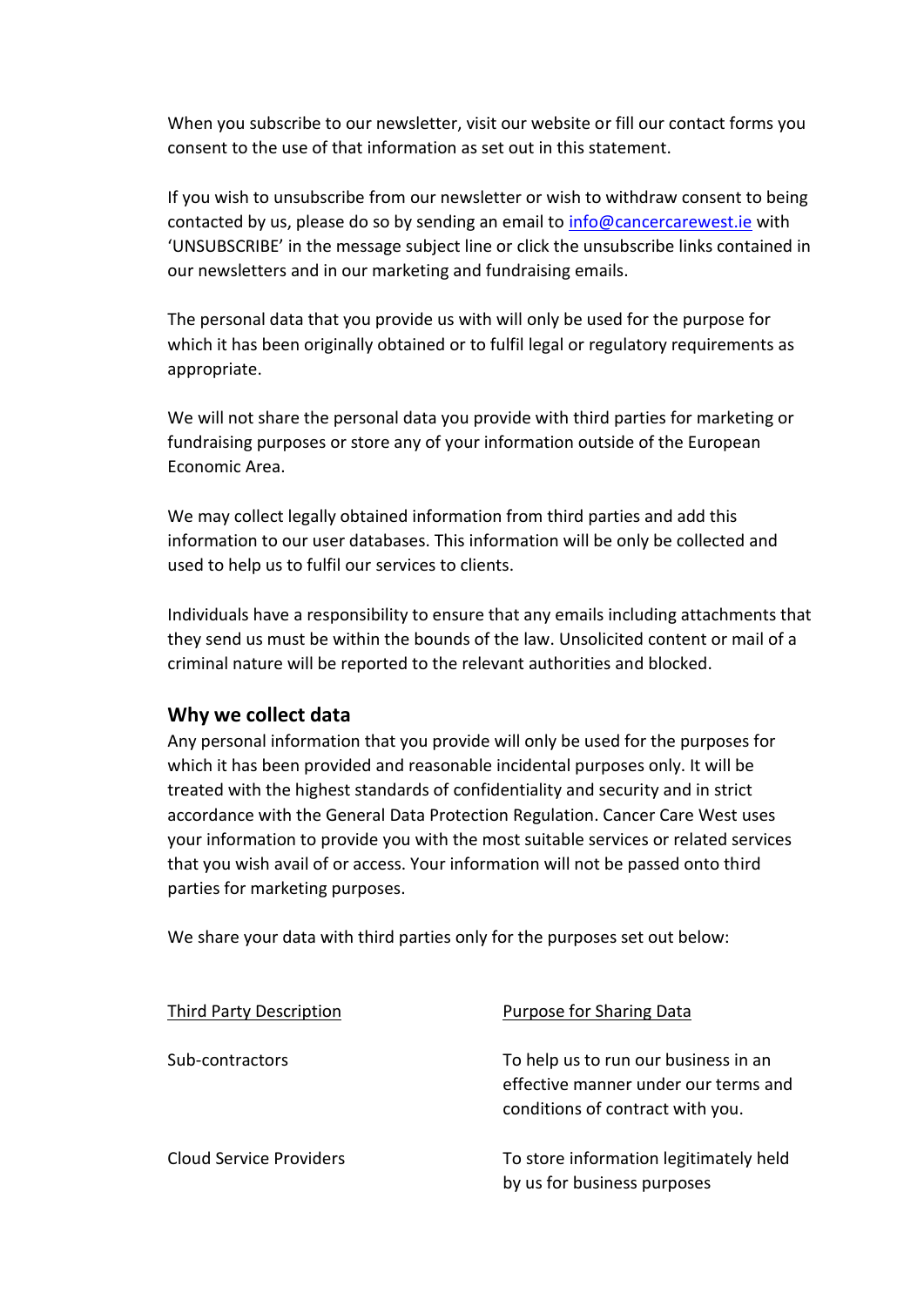| IT Back-up Providers               | To store information legitimately held                                                                              |
|------------------------------------|---------------------------------------------------------------------------------------------------------------------|
|                                    | by us for business purposes                                                                                         |
| <b>IT Service Providers</b>        | To store information legitimately held by us for<br>business purposes and for IT security and<br>services           |
| <b>Email Service Providers</b>     | To help us to run our business in an effective<br>manner for legitimate business purposes                           |
| <b>Internal Customer Databases</b> | To run internal customer databases in an<br>effective manner under our terms and<br>conditions of contract with you |

By providing your personal information and where you have agreed to receiving communications from us, we may use your personal data to:

- Provide one of our range of cancer support services ( accommodation, counselling, support etc)
- Maintain relationships with donors and supporters and process tax relief information for donors
- Send out information about upcoming events for volunteers
- Improve the level of services that we provide

The legal bases for the processing of your data are:

Processing necessary for the performance of a service which you have requested from us or to take steps at your request prior to entering into a service.

Processing necessary for compliance with a legal obligation(s) to which we are subject.

Processing necessary for the purposes of the legitimate interests of Cancer Care West and where such interests are not overridden by your interests or fundamental rights or freedoms which require the protection of your information.

Processing based on your consent for such processing to take place.

Processing necessary to protect your "vital interests" or that of a data subject.

Processing necessary for the performance of tasks carried out on behalf of a public authority or in the public interest.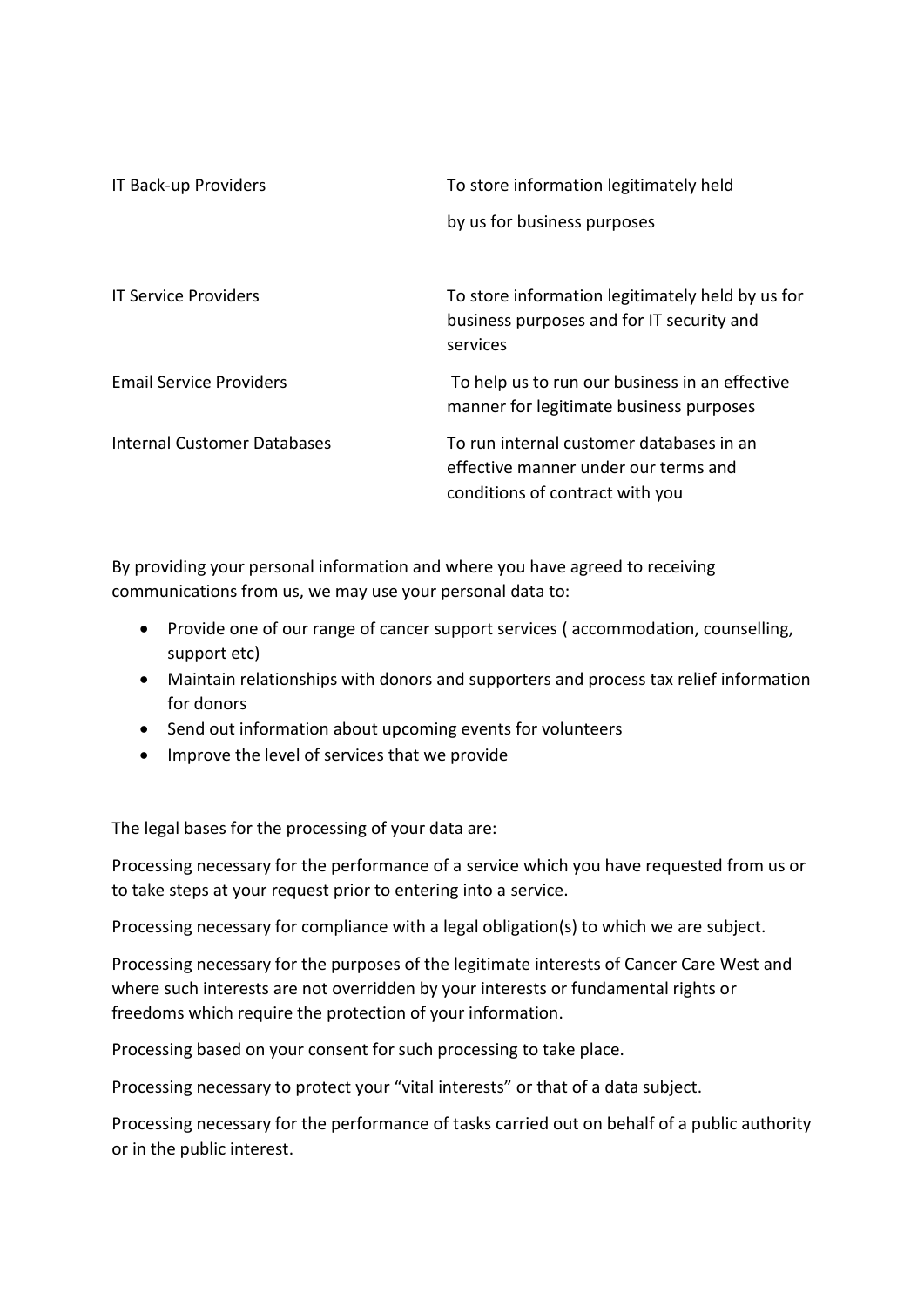### **How long we hold data**

The length of time we hold your data will depend on the purposes for which we obtained it. We will only hold this data for as long as we deem necessary.

Cancer Support Centre users: Clinical notes are retained for ten years following final consultation.

Other Services users: We will hold data for seven years

Volunteers: We hold information for as long as a person is willing to volunteer for our organisation and one year post departure.

Donors: *In line with tax relief guidelines for charities, we would like to hold your personal information for a period of seven years.*

# **Protecting data**

We will take appropriate legal, organisational and technical measures to protect your personal information and use a variety of security measures and procedures to safeguard your data against unauthorised access, disclosure or use. We cannot guarantee the security of the data you transmit to our website. Transmission is at your own risk. Once we have received your data, we will employ appropriate technical measures to protect your personal data.

This privacy notice does not cover the links within this site linking to other websites. We encourage you to read the privacy statements on other websites you visit.

# **Cookies**

Our website may use technology called "cookies". This is a small text file that is placed on your device by a server and allows websites or mobile applications to respond to you as an individual. You can choose to accept or decline cookies. Please refer to your internet browser instructions to specify your cookie preferences. If you decline cookie features, you may not be able to fully experience the interactive features on our website.

# **Website Usage**

We automatically collect information about browser type and operating system, pages you visit and your Internet Protocol addresses through Google Analytics. We do so, to help us to better understand how website visitors use our web site so that we can improve the user experience. This information is aggregated, providing us with data about the total number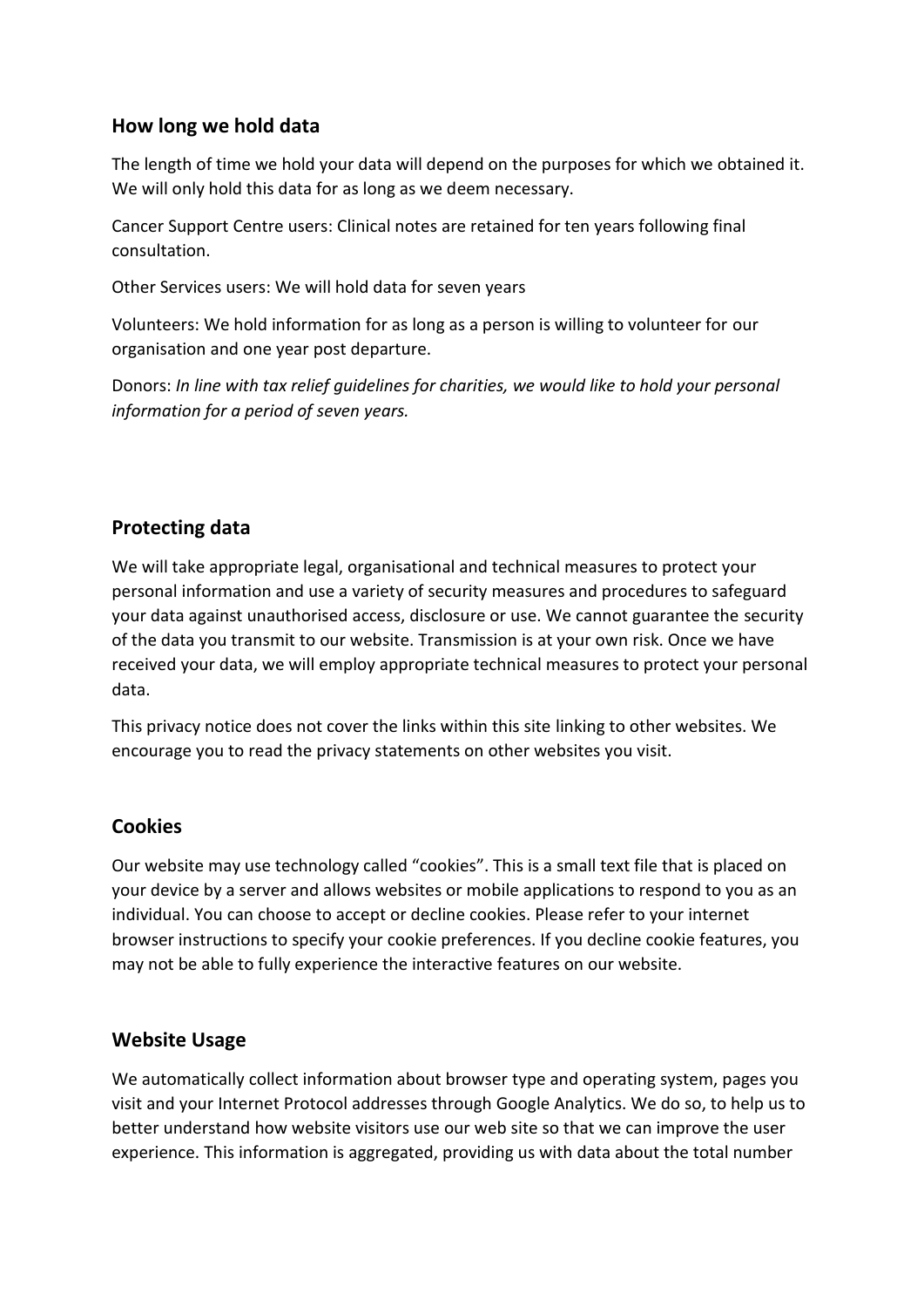of visitors to our website and the total number of visitors to each page. Individual users are not typically identified through these analytics.

## **Children's Privacy Protection**

We understand the importance of protecting children's privacy online. This website is not designed for or intentionally targeted at children aged 16 years or younger.

## **Respecting your rights**

We are committed to upholding your rights as an individual. These rights include:

- Right of access the right to request a copy of the information we hold about you in accordance with the Data Protection Act 2018.
- Right of rectification the right to correct data we hold about you that is inaccurate or incomplete in accordance with the Data Protection Act 2018.
- Right to erasure in certain circumstances, you can request information we hold about you to be erased from our records. This will be done in accordance with the Data Protection Act 2018.
- Right to restriction of data processing in certain circumstances, you have a right to restrict the processing of data. This will be done in accordance with the Data Protection Act 2018.
- Right of portability The right of data portability applies to data that we process automatically provided to us by you and that we are processing based on your consent or to fulfil a contract.
- Right to object You have a right to object to certain types of data processing such as direct marketing.

To make a personal data request, please use the contact point for us listed in this privacy statement.

#### **Who to contact about data protection issues**

If you wish to contact us regarding data protection issues or to make a personal data request, you may do so via the following options:

Post your enquiry to: Cancer Care West, Inis Aoibhinn, University Hospital Galway, Galway.

Email your enquiry to: josie.hynes@cancercarewest.ie

Telephone your enquiry to: 091 545000

# **Complaints**

If you wish to make a complaint about how your personal data is processed by us or how your data processing complaint has been handled by us, you have a right to lodge a